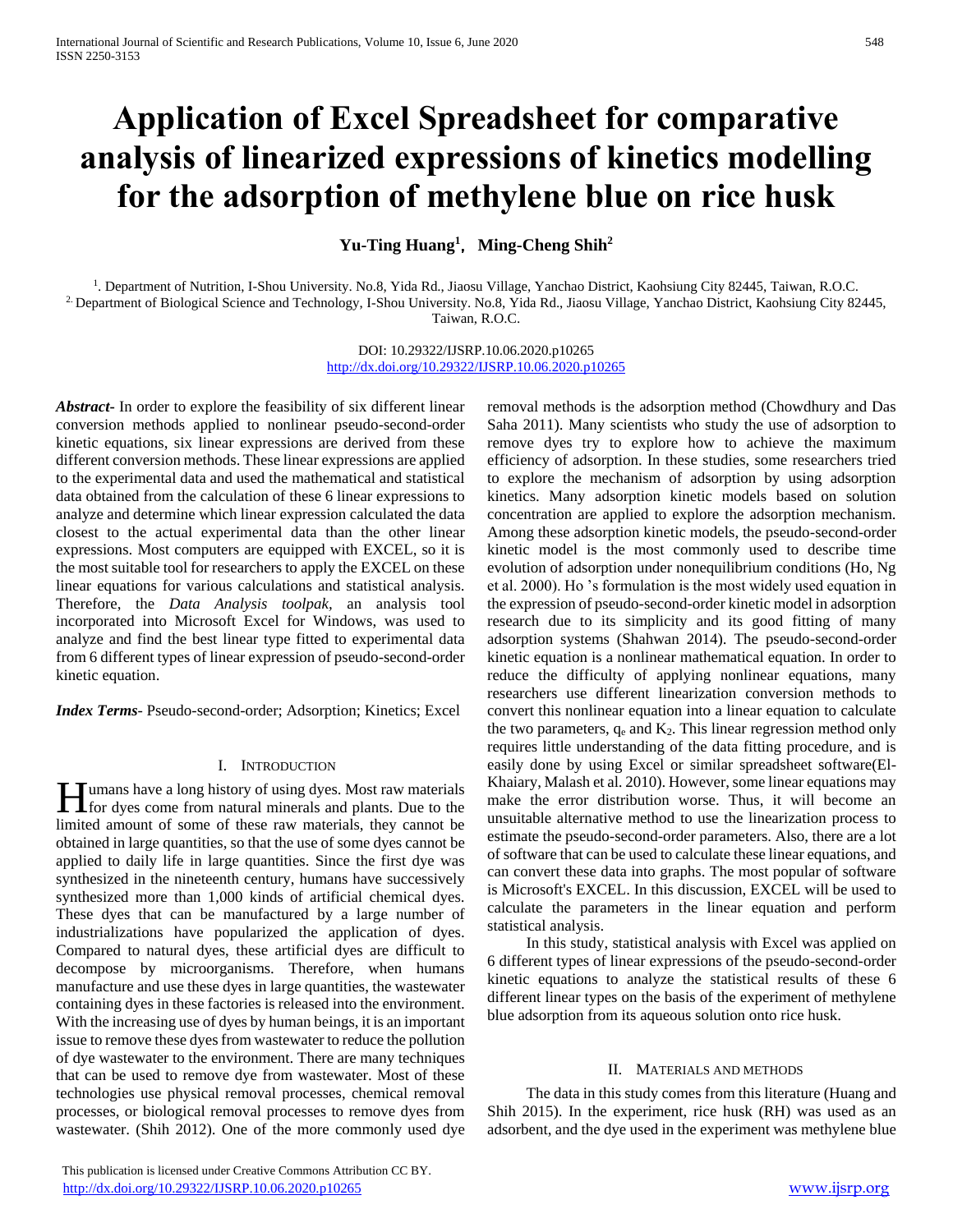International Journal of Scientific and Research Publications, Volume 10, Issue 6, June 2020 549 ISSN 2250-3153

(MB). The amount of dye adsorbed at time  $t$  (q<sub>t</sub>)and the amount of dye adsorbed at equilibrium time  $(q_e)$ , are calculated using the following equations (Djeribi and Hamdaoui 2008, Huang and Shih 2014):

Amount adsorbedat time  $t (q_t) =$  $(C_i-C_i)$ *M*  $C_i - C_t W$ (1) Amount adsorbed at equilibrium time  $(q_e)$  $\left(C_i-C_e\right)$ l *M*  $C_i - C_e W$ 

(2)

where *V* is the volume of dye solution (L).  $C_i$ ,  $C_t$  and  $C_e$  (mg/L) are the liquid phase concentrations of dyes initially, at time *t* and at equilibrium time, respectively. *M* is the weight of adsorbent used (g).

## 2.1. The pseudo- second-order kinetic model

 The differential equation of pseudo-second-order kinetic model derived on the basis of sorption capacity on solid phase is expressed as follow (Ho, McKay et al. 2000, Demirbas, Kobya et al. 2004, Ofomaja 2007, Sari, Tuzen et al. 2007, Neşe and T. Ennil 2008):

$$
\frac{dq_t}{dt} = K_2 (q_e - q_t)^2
$$

(3)

where  $q_t$  (mg/g) is the amount of adsorption at time  $t$  (min);  $q_e$  is the amount of adsorption at equilibrium (mg/g) and  $K_2$ , the rate constant of the pseudo-second-order equation  $(min^{-1})$ . Equation 3 is integrated under the boundary conditions  $t = 0$  to  $t =$ t and  $q_t = 0$  to  $q_t = q_t$  to obtain the following equation (Huang and Shih 2014):

$$
\frac{1}{(q_e - q_t)} = \frac{1}{q_e} + K_2 t
$$
 type1

 Eq. [4] will be the first type of linearized forms of pseudosecond-order expression. Eq.[4] undergoes different linear transformations and arrangements to obtain another five linear expressions of the pseudo-second-order equation (Kumar 2006, Hamdaoui, Saoudi et al. 2008):

(4)

(7)

$$
\left(\frac{1}{q_t}\right) = \frac{1}{q_e} + \frac{1}{K_2 q_e^2} \frac{1}{t}
$$
  
(5)  

$$
q_t = q_e - \frac{1}{K_2 q_e^2} \frac{q_t}{t}
$$
  
(6)  

$$
\left(\frac{q_t}{t}\right) = K_2 q_e^2 - K_2 q_e q_t
$$
  
(9)  
type4

$$
\left(\frac{1}{t}\right) = -K_2 q_e + K_2 q_e^2 \frac{1}{q_t}
$$
\n
$$
\left(\frac{t}{q_t}\right) = \frac{1}{K_2 q_e^2} + \frac{1}{q_e}(t)
$$
\n
$$
\text{(8)}
$$
\n
$$
\text{(9)}
$$

### III. RESULTS AND DISCUSSION

 For the present study, the experimental data were fitted to the 6 different linearized forms of pseudo-second-order expression described above and analyzed by the Data Analysis Toolpak in Excel. Values of regression statistics were presented in table1. From table1, it can be found that the multiple R value of types 6 is closer to 1 than the multiple R value of other five linear types. These results indicated that the data clusters of linear types of 6 is around the regression line. Similarly, from table1, it can be found that the  $R^2$  value of type 6 is closer to 1 than the  $R^2$  values of other five linear types. The highest  $\mathbb{R}^2$  values of types 6 make it to be the best linear expressions of pseudo-second-order equation among these six pseudo-second-order equations. The standard error of the regression, also recognized as the standard error of the estimate, and the value of *standard error* is used to evaluate the standard deviation about the regression.

Table1: Regression Statistics for

|                             | type 1        | type 2        | type 3        | type 4        | type 5        | Type6         |
|-----------------------------|---------------|---------------|---------------|---------------|---------------|---------------|
| Multipl                     | 0.983         | 0.996         | 0.993         | 0.993         | 0.996         | 0.999         |
| e R                         | 7974          | 6827          | 5584          | 5584          | 6827          | 8588          |
| R                           | 0.967         | 0.993         | 0.987         | 0.987         | 0.993         | 0.999         |
| Square                      | 8573          | 3764          | 1583          | 1583          | 3764          | 7176          |
| Adjuste<br>R<br>d<br>Square | 0.963<br>8395 | 0.992<br>5485 | 0.985<br>553  | 0.985<br>553  | 0.992<br>5485 | 0.999<br>6823 |
| Standar<br>d Error          | 0.538<br>0553 | 0.006<br>5583 | 0.032<br>1573 | 0.004<br>9102 | 0.002<br>459  | 0.334<br>1108 |
| Observ<br>ations            | 10            | 10            | 10            | 10            | 10            | 10            |

 Table 2 is the analysis results of variance (ANOVA) table. In table 2, the output values of Significance F indicate the probability that the regression output could have been obtained by chance. A small value of Significance of F suggests that there is solid evidence for accepting the regression model. In table 2, the Significance F values of these 6 different linear expressions are all less than 0.05, and these low Significance F values show that these 6 different linear expressions was not a chance occurrence.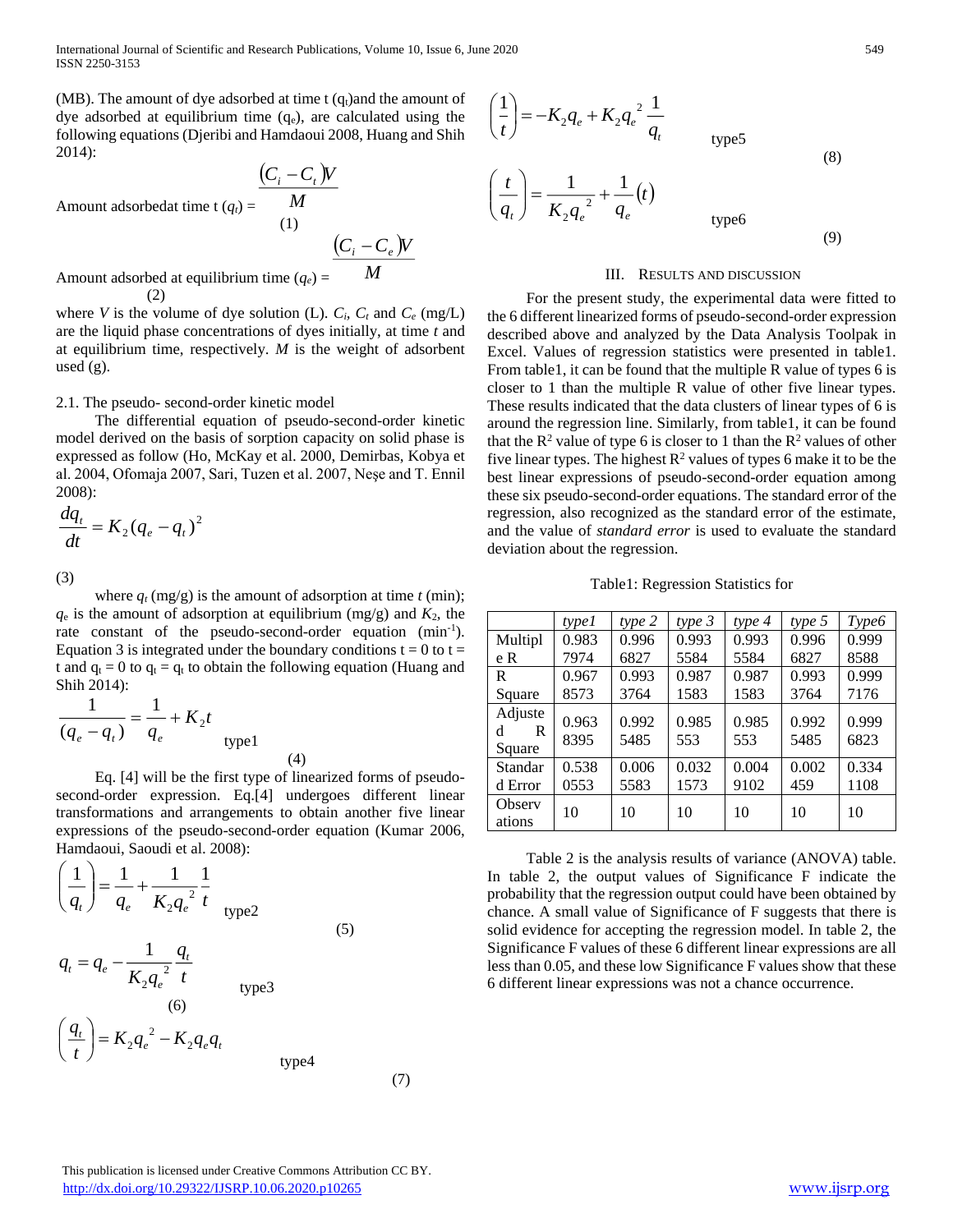| Type <sub>1</sub> |              |                          |           |                  |                                  |
|-------------------|--------------|--------------------------|-----------|------------------|----------------------------------|
|                   | df           | SS                       | MS        | $\overline{F}$   | Significance<br>F                |
| Regression        | $\mathbf{1}$ | 69.738609                | 69.738609 | 240.89034        | 2.957E-07                        |
| Residual          | 8            | 2.3160284                | 0.2895036 |                  |                                  |
| Total             | 9            | 72.054637                |           |                  |                                  |
| Type 2            |              |                          |           |                  |                                  |
|                   | df           | SS                       | MS        | $\boldsymbol{F}$ | Significance<br>$\overline{F}$   |
| Regression        | $\mathbf{1}$ | 0.0516049                | 0.0516049 | 1199.8114        | 5.277E-10                        |
| Residual          | 8            | 0.0003441                | 4.301E-05 |                  |                                  |
| Total             | 9            | 0.051949                 |           |                  |                                  |
| Type 3            |              |                          |           |                  |                                  |
|                   | df           | $\mathit{SS}$            | MS        | $\overline{F}$   | Significance<br>F                |
| Regression        | $\mathbf{1}$ | 0.6359329                | 0.6359329 | 614.96838        | 7.475E-09                        |
| Residual          | 8            | 0.0082727                | 0.0010341 |                  |                                  |
| Total             | 9            | 0.6442057                |           |                  |                                  |
| Type 4            |              |                          |           |                  |                                  |
|                   | df           | SS                       | MS        | $\boldsymbol{F}$ | Significance<br>$\boldsymbol{F}$ |
| Regression        | $\mathbf{1}$ | 0.0148267                | 0.0148267 | 614.96838        | 7.475E-09                        |
| Residual          | 8            | 0.0001929                | 2.411E-05 |                  |                                  |
| Total             | 9            | 0.0150196                |           |                  |                                  |
| Type 5            |              |                          |           |                  |                                  |
|                   | df           | SS                       | MS        | $\overline{F}$   | Significance<br>F                |
| Regression        | $\mathbf{1}$ | 0.007255                 | 0.007255  | 1199.8114        | 5.277E-10                        |
| Residual          | 8            | 4.837E-05                | 6.047E-06 |                  |                                  |
| Total             | $\mathbf{9}$ | 0.0073034                |           |                  |                                  |
| Type 6            |              |                          |           |                  |                                  |
|                   | df           | $\mathcal{S}\mathcal{S}$ | MS        | $\boldsymbol{F}$ | Significance<br>F                |
| Regression        | $\mathbf{1}$ | 3161.8853                | 3161.8853 | 28324.676        | 1.738E-15                        |
| Residual          | $\,8\,$      | 0.8930405                | 0.1116301 |                  |                                  |

# Table 2: ANOVA

 Using these 6 different linear equations to analyze and calculate the experimental data, some of the results are summarized in table 3. From the P-value data of table 3, we can find that the P-value of these 6 linear equations are all less than

Total 9 3162.7783

0.05. This phenomenon means that these tests are statistically significant. In other words, these 6 linear types are acceptable to simulate the adsorption of MB by using RH.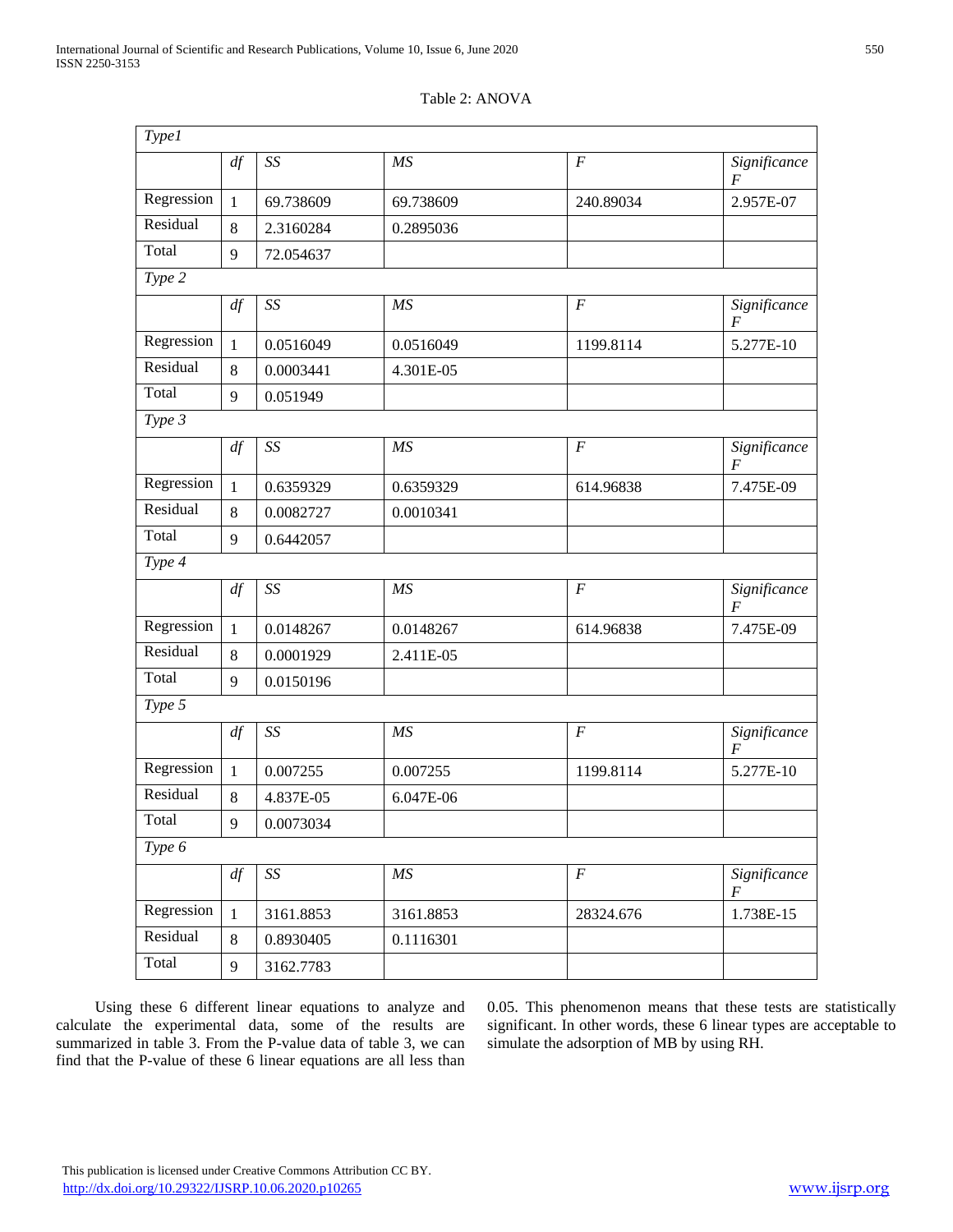| <b>Type1</b>                                    |              |                          |             |           |              |              |                |                |
|-------------------------------------------------|--------------|--------------------------|-------------|-----------|--------------|--------------|----------------|----------------|
|                                                 | Coefficients | <b>Standard</b><br>Error | t Stat      | $P-value$ | Lower<br>95% | Upper<br>95% | Lower<br>95.0% | Upper<br>95.0% |
| Intercept                                       | 0.2458161    | 0.3096555                | 0.7938374   | 0.450193  | $-0.468251$  | 0.959883     | $-0.468251$    | 0.959883       |
| $\boldsymbol{\mathrm{X}}$<br>Variable<br>1(t)   | 0.060841     | 0.00392                  | 15.520642   | 2.957E-07 | 0.0518014    | 0.0698805    | 0.0518014      | 0.0698805      |
| Type 2                                          |              |                          |             |           |              |              |                |                |
| Intercept                                       | 0.4152216    | 0.0030002                | 138.39957   | 8.308E-15 | 0.4083032    | 0.42214      | 0.4083032      | 0.42214        |
| $\boldsymbol{\mathrm{X}}$<br>Variable<br>1(1/t) | 2.6581702    | 0.0767408                | 34.638294   | 5.277E-10 | 2.4812056    | 2.8351348    | 2.4812056      | 2.8351348      |
| Type 3                                          |              |                          |             |           |              |              |                |                |
| Intercept                                       | 2.4144728    | 0.0170057                | 141.98017   | 6.773E-15 | 2.3752575    | 2.453688     | 2.3752575      | 2.453688       |
| X<br>Variable<br>1 (q/t)                        | $-6.506937$  | 0.2623918                | $-24.79856$ | 7.475E-09 | $-7.112013$  | $-5.90186$   | $-7.112013$    | $-5.90186$     |
| Type 4                                          |              |                          |             |           |              |              |                |                |
| Intercept                                       | 0.3669634    | 0.0127976                | 28.674425   | 2.367E-09 | 0.3374521    | 0.3964746    | 0.3374521      | 0.3964746      |
| X<br>Variable<br>1(q)                           | $-0.151709$  | 0.0061176                | $-24.79856$ | 7.475E-09 | $-0.165816$  | $-0.137601$  | $-0.165816$    | $-0.137601$    |
| Type 5                                          |              |                          |             |           |              |              |                |                |
| Intercept                                       | $-0.154984$  | 0.0053468                | $-28.98645$ | 2.172E-09 | $-0.167314$  | $-0.142654$  | $-0.167314$    | $-0.142654$    |
| X<br>Variable<br>1(1/q)                         | 0.3737069    | 0.0107888                | 34.638294   | 5.277E-10 | 0.3488278    | 0.398586     | 0.3488278      | 0.398586       |
| Type6                                           |              |                          |             |           |              |              |                |                |
| Intercept                                       | 2.9271162    | 0.1922837                | 15.222905   | 3.437E-07 | 2.4837092    | 3.3705231    | 2.4837092      | 3.3705231      |
| X<br>Variable<br>1 <sub>(t)</sub>               | 0.4096685    | 0.0024342                | 168.29936   | 1.738E-15 | 0.4040553    | 0.4152817    | 0.4040553      | 0.4152817      |

| Table 3: The values for the model's coefficients |
|--------------------------------------------------|
|                                                  |

 When using EXCEL's Data Analysis Toolpak to analyze data, the Data Analysis Toolpak provides Residual Plot, Line Fit Plot, and Normal Probability Plot. The Residual Plots of these 6 linear types were presented in figure 1a-1f. The Line Fit Plots of these 6 linear types were presented in figure 2a-2f. We can use the residual plot to estimate whether the observed or predicted error (residual residuals) is consistent with the random error (stochastic error). If the point distribution on the residual plot is randomly scattered on the horizontal axis, it means that the value obtained by this linear equation can be reasonably compared with the experimental data. Conversely, if the point distribution on the residual plot is not scattered on the horizontal axis, it means that this linear equation is not suitable for calculating data comparable to the experimental data.t From the fig 1a to fig 1f, we can find these scatter plots displays a fairly random pattern.. This random pattern shows that these 6 linear type expressions offer a decent fit to the experimental data. These figures suggest that the

 This publication is licensed under Creative Commons Attribution CC BY. <http://dx.doi.org/10.29322/IJSRP.10.06.2020.p10265> [www.ijsrp.org](http://ijsrp.org/)

transformation of 6 linear types to achieve linearity were successful. Also, the residual distribution pattern of the linear type 6 were smaller than the other 5 linear types, it indicated that the transformed data of linear type 6 resulted in a better model.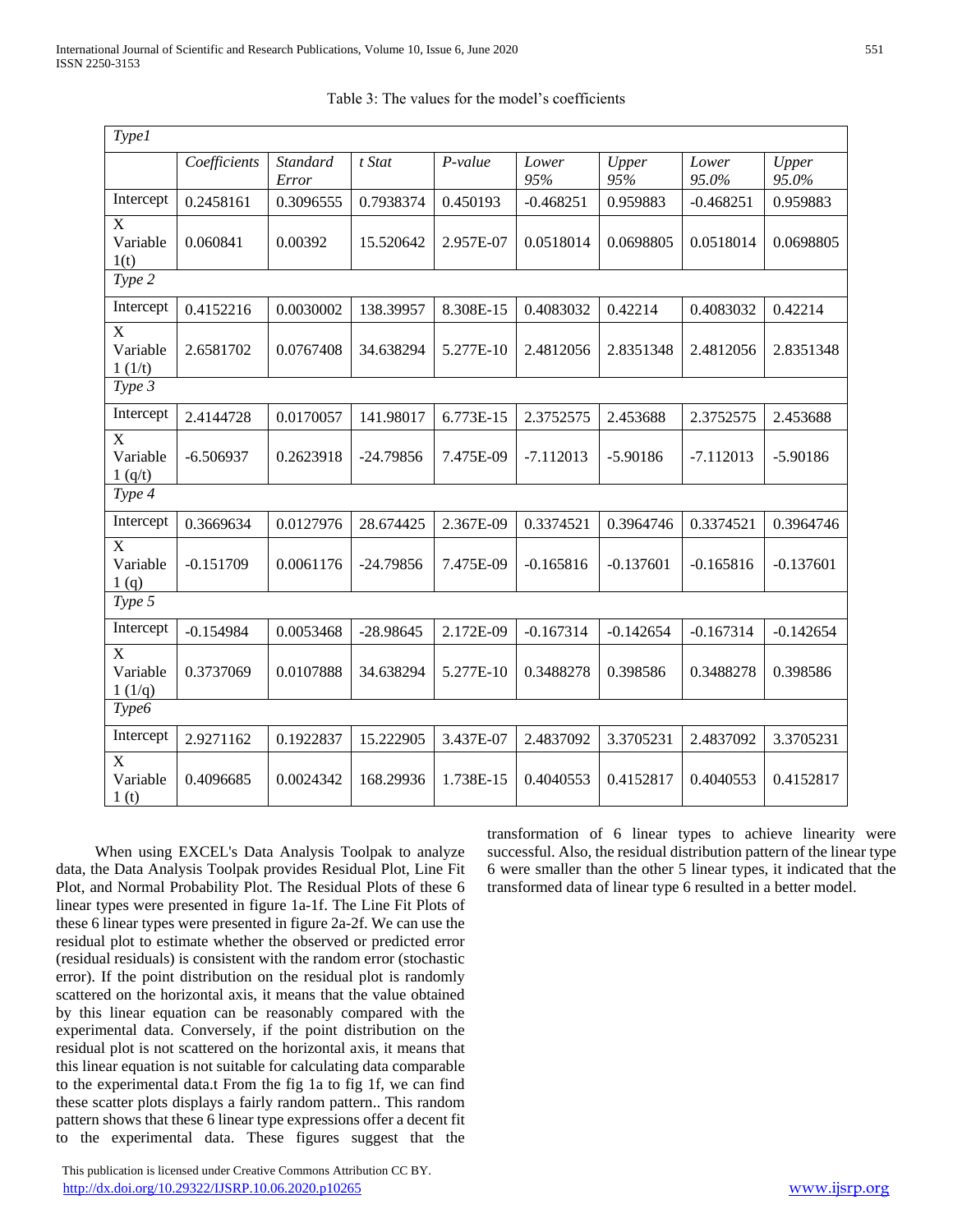

 The fig 2a-f is a comparison chart between the data calculated by six different linear expressions and the experimental data. From the comparison chart, it can be understood which linear expression can more accurately calculate the calculation that is consistent with the actual experimental data. value. From fig 2a-f, it can be found that the data calculated by these six different linear expressions are quite consistent with the experimental data. Such results show that these six linear conversion methods can be successfully applied to the linearization of nonlinear pseudosecond-order equations.



 This publication is licensed under Creative Commons Attribution CC BY. <http://dx.doi.org/10.29322/IJSRP.10.06.2020.p10265> [www.ijsrp.org](http://ijsrp.org/)

t

 $-0.5$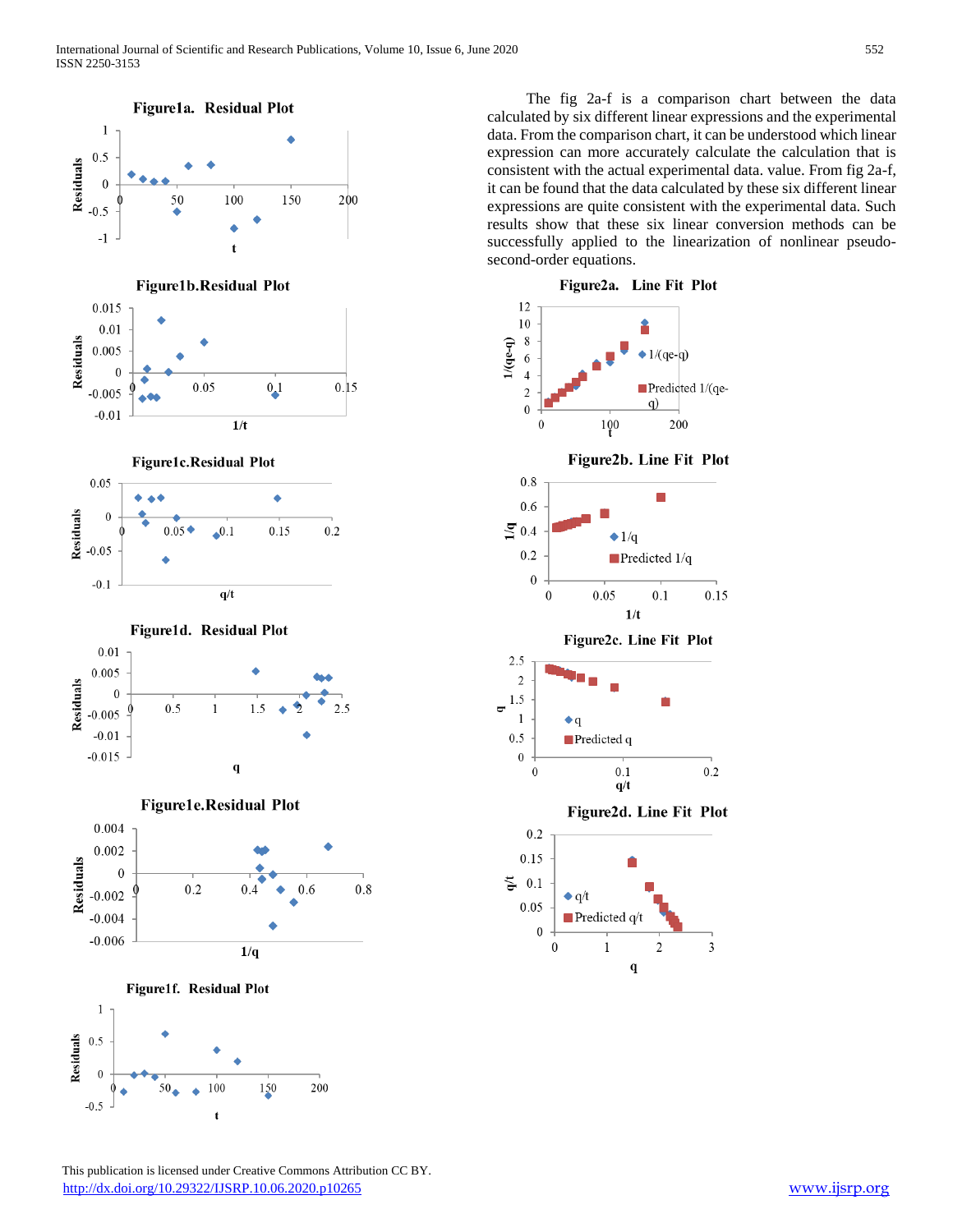

 However, from fig 2a-f, we can still find that the 2 linear expression and the 6 linear expression can calculate the value more accurately than the other four linear expressions.

# IV. CONCLUSION

 In this study, a nonlinear pseudo-second-order equation was used to analyze and calculate the value of adsorption. However, the non-linear expression method often causes computational problems and increases the difficulty of applying it to simulation calculations. In this study, 6 different linear conversion methods were applied to this nonlinear pseudo-second-order equation and converted into 6 different linear equations. In order to explore which of the six different linear expressions can more accurately calculate the required value. Therefore, EXCEL, which is equipped with computers, is used for analysis and discussion to find out which linear expression is more accurate. The data analysis toolpak of excel were applied to analyze the different linear types. From the *Regression Statistics* tables and ANOVA table, the output obtained from the data analysis toolpak by using these 6 linear expressions of pseudo-second-second equation indicate that the best-fit linear types is linear type 6. In fact, the good predictive values are still available for most of the experimental data of these 6 expressions of pseudo-second-second equation. Compared with the difficulty of calculation caused by nonlinearity, linearizing nonlinear equations can indeed reduce the difficulty of calculation. This study also found that EXCEL's data analysis toolpak can indeed help researchers to judge the accuracy of linearized equations applied to data simulation.

## ACKNOWLEDGEMENT

 The authors acknowledge the effort of all students and graduates of Bioprocess Engineering and Fermentation Lab in Department of Biological Science and Technology, I-Shou University for their experiment operation.

#### **REFERENCES**

- [1] Chowdhury, S. and P. Das Saha (2011). "Comparative analysis of linear and nonlinear methods of estimating the pseudo-second-order kinetic parameters for sorption of Malachite green onto pretreated rice husk." Bioremediation Journal 15(4): 181-188.
- [2] Demirbas, E., M. Kobya, E. Senturk and T. Ozkan (2004). "Adsorption kinetics for the removal of chromium(VI) from aqueous solutions on the activated carbons prepared from agricultural wastes." Water S. A. 30(4): 533- 540.
- [3] Djeribi, R. and O. Hamdaoui (2008). "Sorption of copper (II) from aqueous solutions by cedar sawdust and crushed brick." Desalination 225(1-3): 95- 112.
- [4] El-Khaiary, M. I., G. F. Malash and Y.-S. Ho (2010). "On the use of linearized pseudo-second-order kinetic equations for modeling adsorption systems." Desalination 257(1): 93-101.
- [5] Hamdaoui, O., F. Saoudi, M. Chiha and E. Naffrechoux (2008). "Sorption of malachite green by a novel sorbent, dead leaves of plane tree: Equilibrium and kinetic modeling." Chemical Engineering Journal 143: 73-84.
- [6] Ho, Y., J. Ng and G. McKay (2000). "Kinetics of pollutant sorption by biosorbents: review." Separation & Purification Reviews 29(2): 189-232.
- [7] Ho, Y. S., G. McKay, D. A. J. Wase and C. F. Forster (2000). "Study of the Sorption of Divalent Metal Ions on to Peat." Adsorption Science and Technology 18(7): 639-650.
- [8] Huang, Y.-T. and M.-C. Shih (2014). "Linear regression analysis for the adsorption kinetics of methylene blue onto acid treated rice husk."
- [9] Huang, Y.-T. and M.-C. Shih (2015). "Effect of linearized expressions of pseudo-second-order kinetic equations on the prediction of the adsorption of methylene blue on rice husk." source: International Journal of Science Commerce and Humanities: 138-145.
- [10] Kumar, K. V. (2006). "Linear and non-linear regression analysis for the sorption kinetics of methylene blue onto activated carbon." Journal of hazardous materials 137(3): 1538-1544.
- [11] Neşe, O. and K. T. Ennil (2008). "A kinetic study of nitrite adsorption onto sepiolite and powdered activated carbon." Desalination 223(1-3): 174-179.
- [12] Ofomaja, A. E. (2007). "Kinetics and mechanism of methylene blue sorption onto palm kernel fibre." Process Biochemistry 42(1): 16-24.
- [13] Sari, A., M. Tuzen, D. Citak and M. Soylak (2007). "Equilibrium, kinetic and thermodynamic studies of adsorption of Pb (II) from aqueous solution onto Turkish kaolinite clay." Journal of Hazardous Materials 149(2): 283-291.
- [14] Shahwan, T. (2014). "Sorption kinetics: Obtaining a pseudo-second order rate equation based on a mass balance approach." Journal of Environmental Chemical Engineering 2(2): 1001-1006.
- [15] Shih, M.-C. (2012). "Kinetics of the batch adsorption of methylene blue from aqueous solutions onto rice husk: effect of acid-modified process and dye concentration." Desalination and Water Treatment 37(1-3): 200-214.

#### **AUTHORS**

**First Author –**Yu-Ting Huang, assistant professor, Department of Nutrition, I-Shou University. No.8, Yida Rd., Jiaosu Village, Yanchao District, Kaohsiung City 82445, Taiwan, R.O.C., email address[: ythuang@isu.edu.tw.](mailto:ythuang@isu.edu.tw)

**Second Author–**Ming-Cheng Shih, assistant professor, Department of Biological Science & Technology, I-Shou University. No.8, Yida Rd., Jiaosu Village, Yanchao District, Kaohsiung City 82445, Taiwan, R.O.C., email address: [mchshih@isu.edu.tw.](mailto:mchshih@isu.edu.tw)

**Correspondence Author –**Ming-Cheng Shih, email address: [mchshih@isu.edu.tw,](mailto:mchshih@isu.edu.tw) alternate email address: [mchshih@gmail.com,](mailto:mchshih@gmail.com) Tel: +886-7-6151100 ext.7321, Fax: +886- 7-6577056, Present address: Department of Biological Science & Technology, I-Shou University. No.8, Yida Rd., Jiaosu Village, Yanchao District, Kaohsiung City 82445, Taiwan, R.O.C.